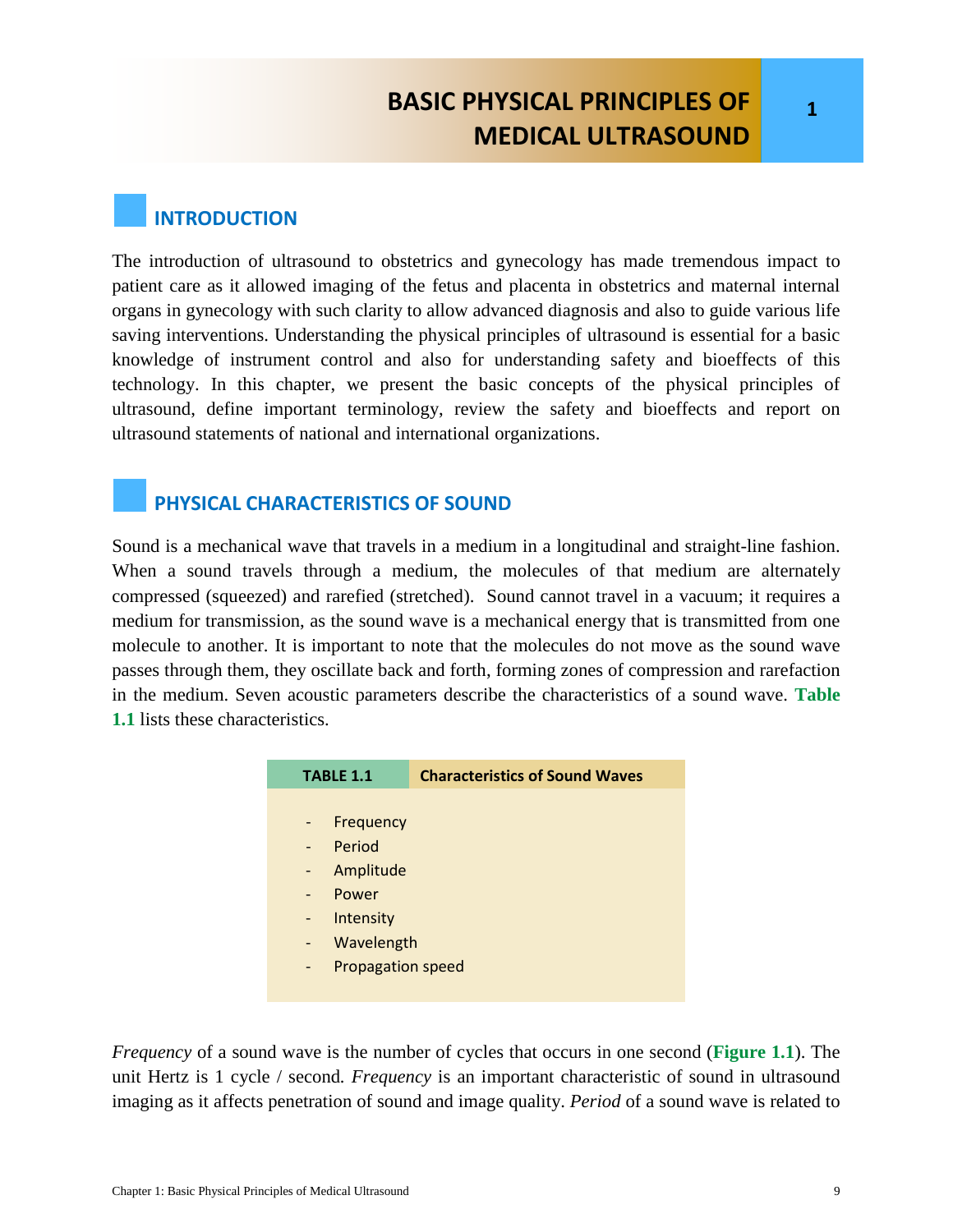the time that a wave takes to vibrate up and down and thus is reciprocally related to frequency. For instance, a sound wave with a frequency of 10 Hertz will have a period of 1/10 second. *Amplitude*, *power* and *intensity* are three wave characteristics that relate to the strength of a sound wave. *Amplitude* is defined by the difference between the peak (maximum) or trough (minimum) of the wave and the average value (**Figure 1.2**). The peak or crest, represents the zone of compression and the trough represents the zone of rarefaction (**Figure 1.2**). Units of amplitudes are expressed in pressure parameters (Pascals) and in clinical imaging in million Pascals (MPa). The *amplitude* of a sound wave diminishes as sound propagates through the body. *Power* is the rate of energy transferred through the sound wave and is expressed in Watts*. Power* is proportional to the amplitude squared of a sound wave. *Power* can be altered up or down by a control on the ultrasound machine. Intensity is the concentration of energy in a sound wave and thus is dependent on the power and the cross sectional area of the sound beam. The *intensity* of a sound beam is thus calculated by dividing the power of a sound beam (Watts) by its cross sectional area  $(cm^2)$ , expressed in units of W/cm<sup>2</sup>. The *wavelength* of a sound wave is the length of a wave and is defined as the distance of a complete cycle. It is designated by the symbol lambda  $(\lambda)$ , is expressed in mm in clinical settings (**Figure 1.3**), and can be calculated by dividing the velocity of the wave by the frequency of the wave  $(\lambda = v/f)$ . The *propagation speed* is the distance that a sound wave travels through a specified medium in 1 second.



**Figure 1.1**: Frequency of sound is the number of cycles per second (s) and is expressed in Hertz (1 cycle / sec). In Wave A, the frequency is 2 cycles per sec or 2 Hertz and in wave B the frequency is 3 cycles per sec or 3 Hertz. The double arrows denote sound wavelengths, described in figure 1.3.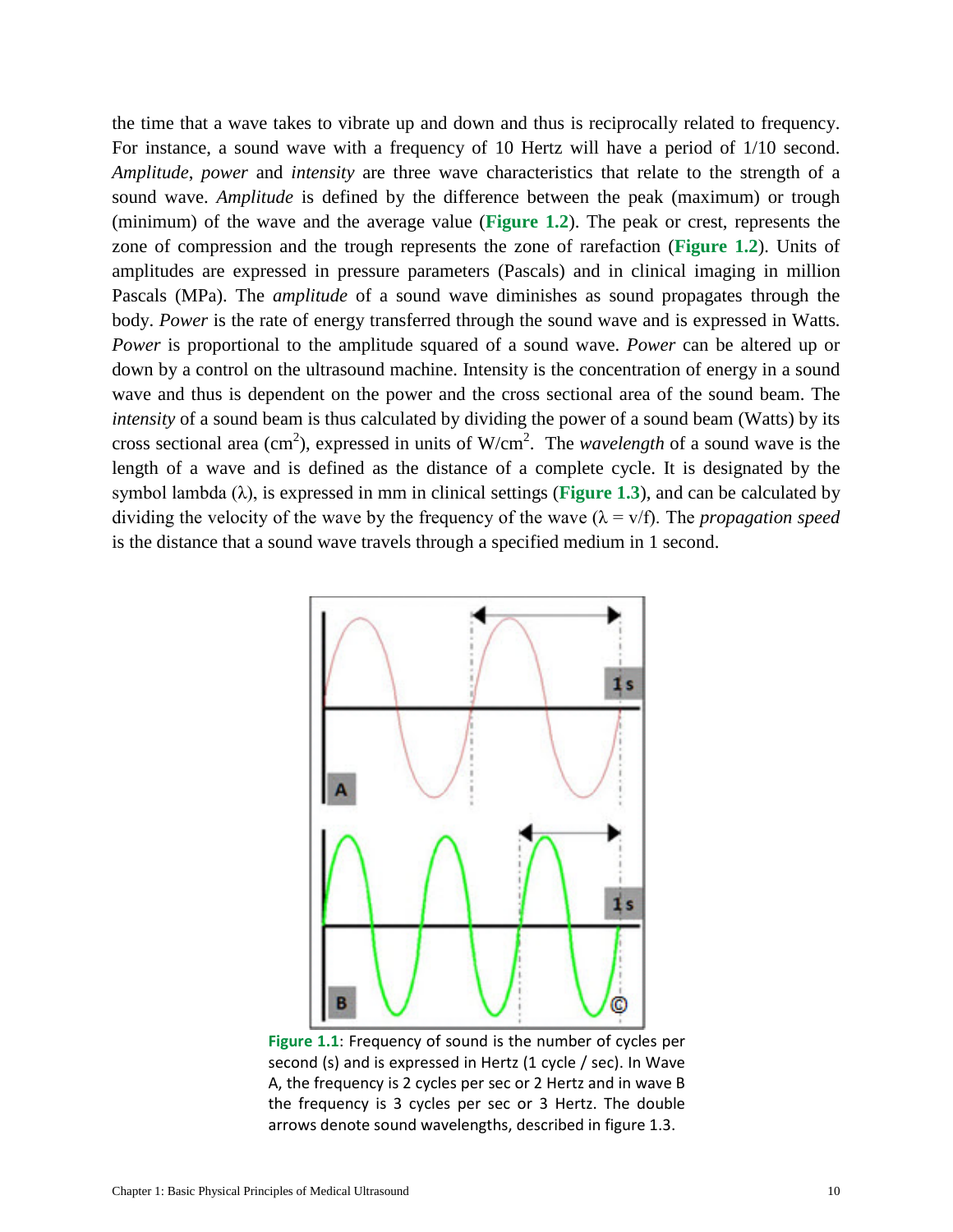

**Figure 1.2**: Amplitude (A) is defined by the difference between the peak (maximum) or trough (minimum) of the wave and the average value. Units of amplitude are expressed in million Pascals (MPa).



**Figure 1.3**: The wavelength of a sound wave is the length of a wave and is defined as the distance of a complete cycle. It is designated by the symbol lambda  $(\lambda)$ , and is expressed in mm. In this schematic, 3 sound waveforms are shown with respectively shorter wavelengths from A to C.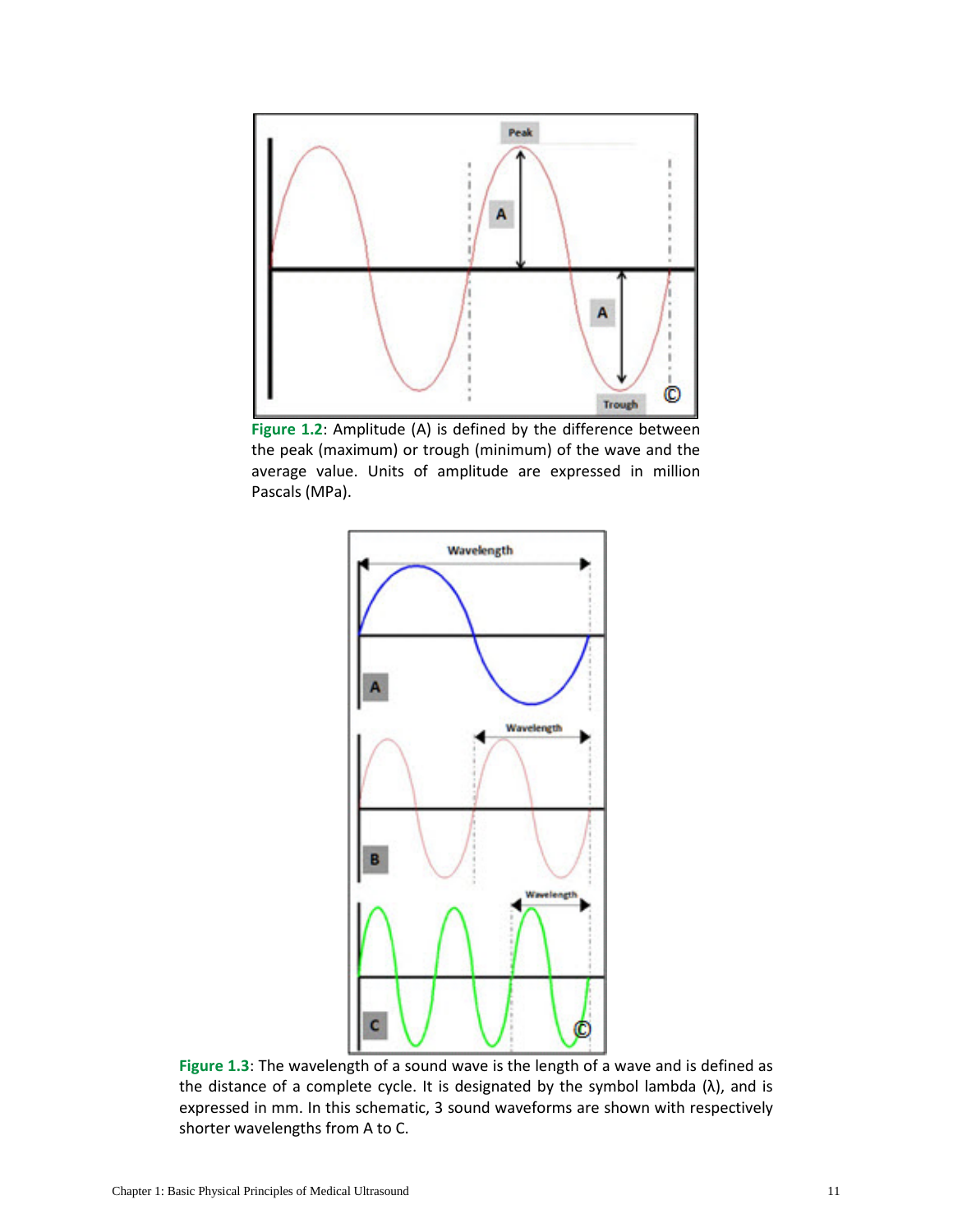| <b>TABLE 1.2</b> | <b>Speed of Sound in Various Media</b> |             |  |
|------------------|----------------------------------------|-------------|--|
|                  | <b>Medium Type</b>                     | Speed (m/s) |  |
| Air              |                                        | 330         |  |
| Fat              |                                        | 1,450       |  |
|                  | Water                                  | 1,450       |  |
|                  | Soft Tissue                            | 1,540       |  |
|                  | Bone                                   | 3,500       |  |
|                  | <b>Metals</b>                          | up to 7,000 |  |

The sound source, which is the ultrasound machine and/or the transducer, determines the frequency, period, amplitude, power and intensity of the sound. Wavelength is determined by both the sound source and the medium and the propagation speed is a function of the medium only. The propagation speed of sound in soft tissue is constant at 1,540 m/s. **Table 1.2** shows the propagation of sound in other biologic media and materials.

# **WHAT IS ULTRASOUND?**

Sound is classified based upon the ability of the human ear to hear it. Sounds sensed by young healthy adult human ears are in the range of 20 cycles per second or Hertz, abbreviated as Hz, to 20,000 Hz, or 20 KHz (Kilo Hertz) termed audible sound (Range of  $20 - 20,000$  Hz). If the frequency of a sound is less than 20 Hz, it cannot be heard by humans and is defined as infrasonic or infrasound. If the frequency of sound is higher than 20 KHz, it cannot be heard by humans and is called ultrasonic or ultrasound, **Table 1.3**. Typical frequencies used in medical ultrasound are 2-10 MHz (mega, (million), Hertz). Ultrasound frequencies that are commonly used in obstetrics and gynecology are between 3 and 10 MHz.

| TABLE 1.3 | <b>Frequency Spectrum of Sound</b> |                     |  |
|-----------|------------------------------------|---------------------|--|
|           | <b>Sound Wave</b>                  | <b>Frequency</b>    |  |
|           | Ultrasound                         | Greater than 20 KHz |  |
|           | Audible Sound                      | 20 Hz to 20 KHz     |  |
|           | Infrasound                         | Less than 20 Hz     |  |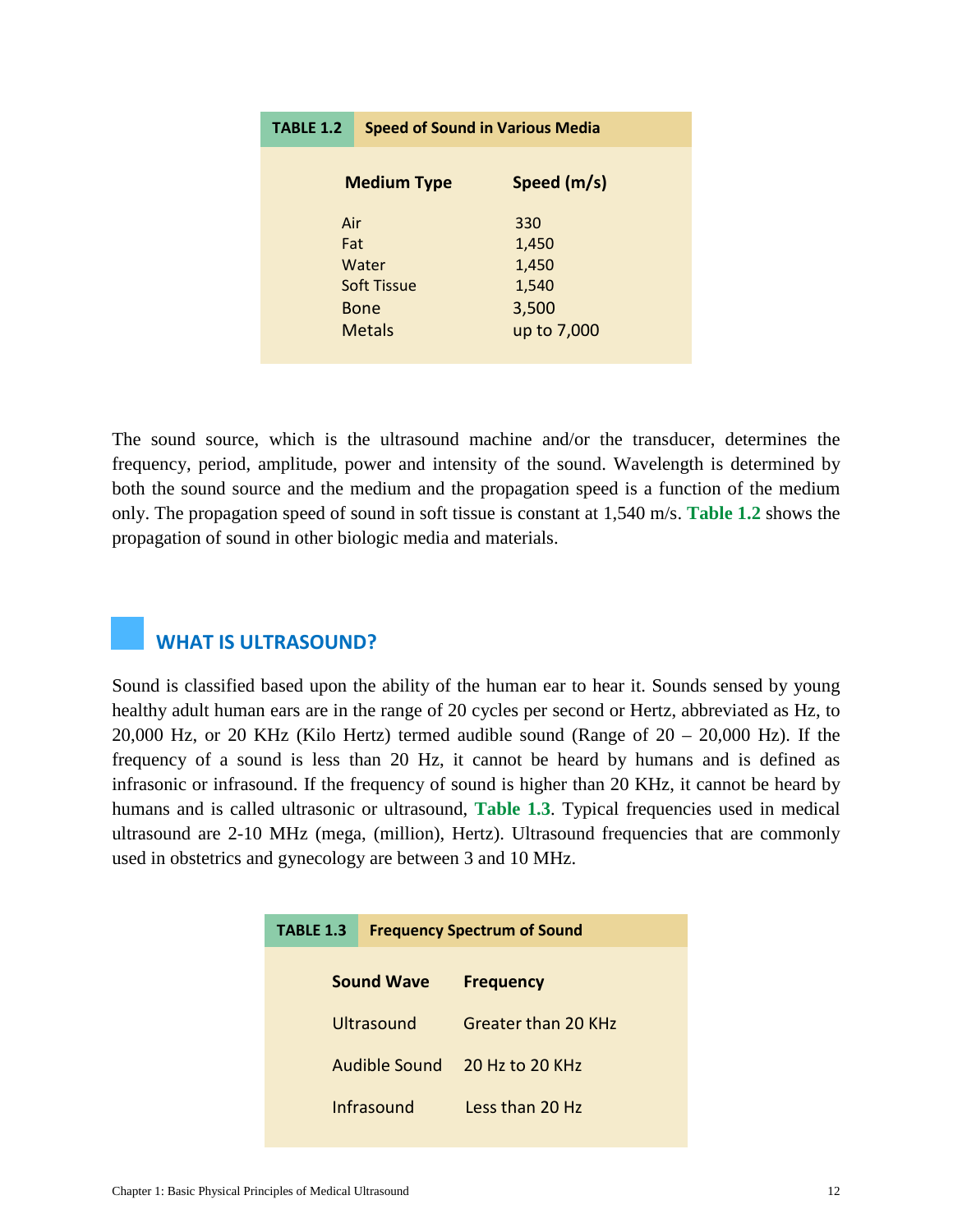# **HOW IS ULTRASOUND GENERATED?**

Ultrasound waves are generated from tiny piezoelectric crystals packed within the ultrasound transducers (**Figure 1.4**). When an alternate current is applied to these crystals, they contract and expand at the same frequency at which the current changes polarity and generate an ultrasound beam. The ultrasound beam traverses into the body at the same frequency generated. Conversely, when the ultrasound beam returns to the transducer, these crystals change in shape and this minor change in shape generate a tiny electric current that is amplified by the ultrasound machine to generate an ultrasound image on the monitor. The piezoelectric crystals within the transducer therefore transform electric energy into mechanical energy (ultrasound) and vice-versa. One crystal is not sufficient to produce an ultrasound beam for clinical imaging and modern transducers have large number of crystals arranged into parallel rows (**Figure 1.4**). Each crystal can nevertheless be stimulated individually. The crystals are protected by a rubber covering that helps decrease the resistance to sound transmission (impedance) from the crystals to the body. The high frequency sound generated by a transducer do not travel well through air, so in order to facilitate their transfer from the transducer to the skin of the patient, a watery gel is applied that couples the transducer to the skin and permits the sound to go back and forth. Ultrasound is therefore generated inside transducers by tiny crystals that convert electric current to ultrasound and convert returning ultrasound beams from the body into electric currents. Modern transducers have crystals made of synthetic plumbium zirconium titanate (PZT).



**Figure 1.4**: Piezoelectric crystals shown within a transducer. Note the symmetrical arrangement of the crystals. This figure is a diagrammatic representation, as the crystals are typically much smaller than shown. Figure 1.4 is modified with permission from the Society of Ultrasound in Medical Education (SUSME.org).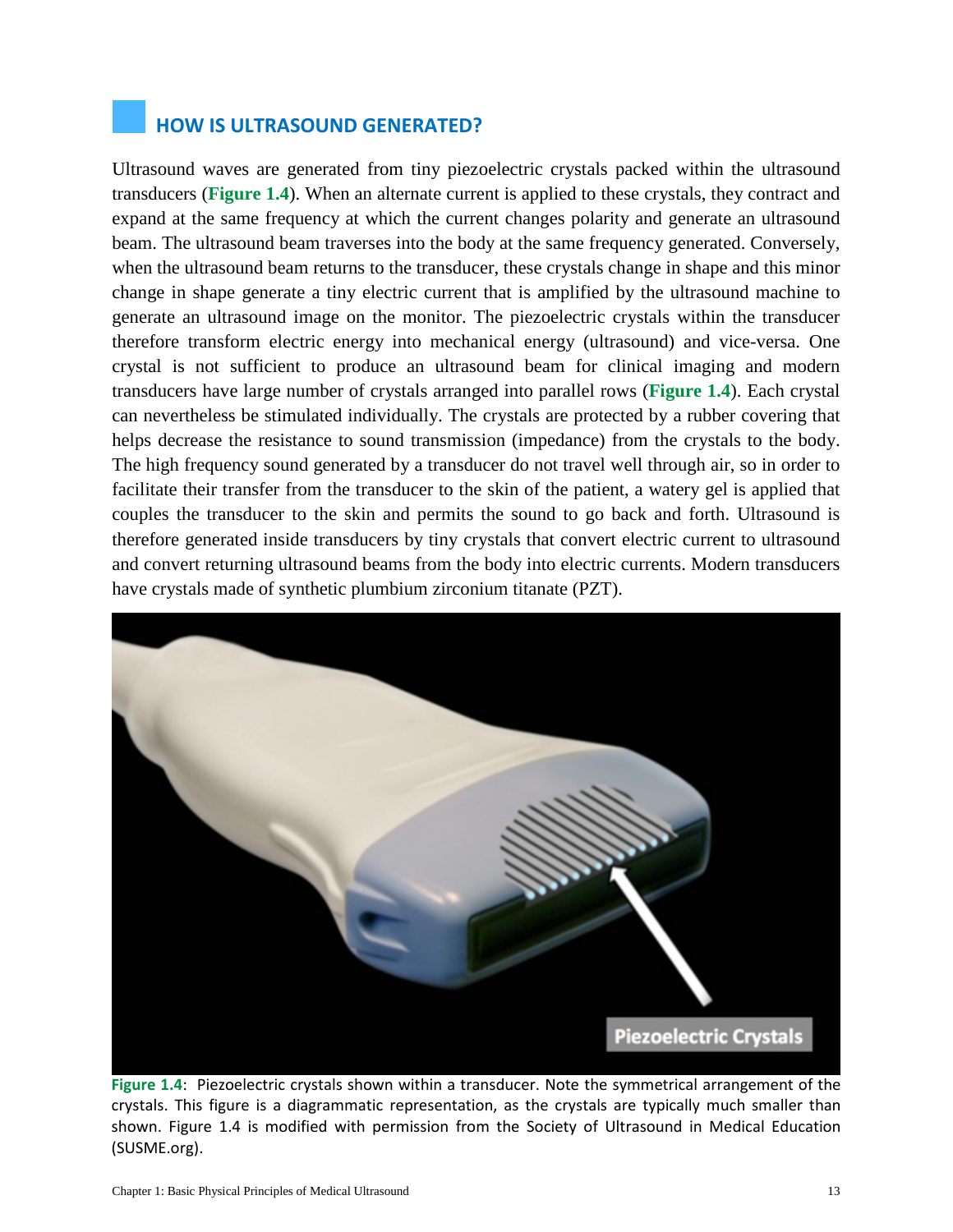# **HOW IS AN ULTRASOUND IMAGE FORMED?**

Modern ultrasound equipment create an ultrasound image by sending multiple sound pulses from the transducer at slightly different directions and analyzing returning echoes received by the crystals. Details of this process is beyond the scope of this book, but it is important to note that tissues that are strong reflectors of the ultrasound beam, such as bone or air will result in a strong electric current generated by the piezoelectric crystals which will appear as a hyperechoic image on the monitor (**Figure 1.5**). On the other hand, weak reflectors of ultrasound beam, such as fluid or soft tissue, will result in a weak current, which will appear as a hypoechoic or anechoic image on the monitor (**Figure 1.5**). The ultrasound image is thus created from a sophisticated analysis of returning echoes in a grey scale format. Given that the ultrasound beam travels in a longitudinal format, in order to get the best possible image, keep the angle of incidence of the ultrasound beam perpendicular to the object of interest, as the angle of incidence is equal to the angle of reflection (**Figure 1.6**).



**Figure 1.5**: Ultrasound image of fetal extremities in the second trimester. Note the hyperechoic femur, the hypoechoic soft tissue in the thigh and anechoic amniotic fluid. Calipers measure the maximal vertical pocket of amniotic fluid (chapter 9).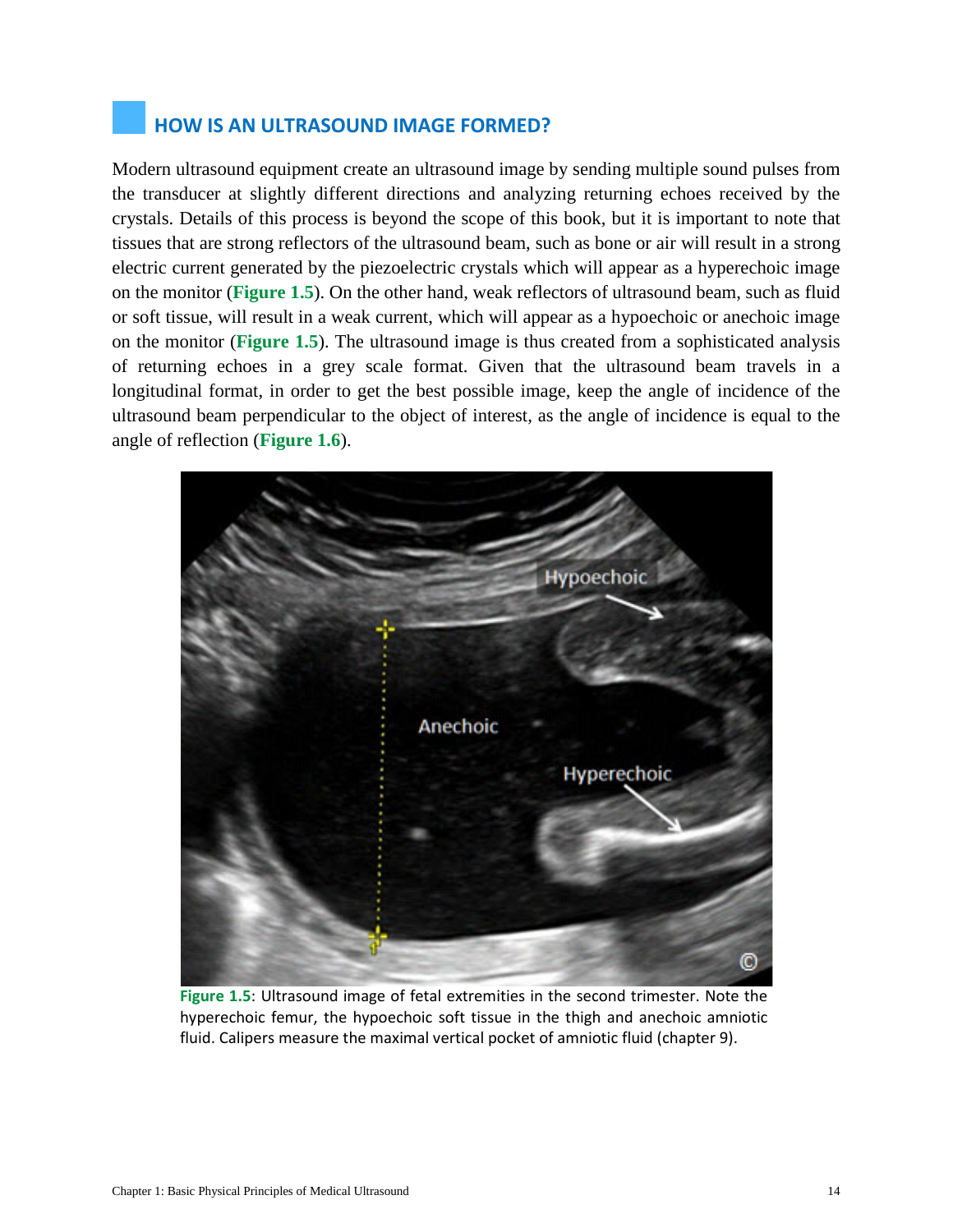

**Figure 1.6**: Ultrasound image of fetal lower extremity in the second trimester demonstrating the effect of the angle of insonation. Note how clearly the tibia is seen, as the angle of insonation is almost 90 degrees to it. The femur is barely seen, as the angle of insonation is almost parallel to it.

### **WHAT ARE DIFFERENT TYPES OF ULTRASOUND MODES?**

A-mode, which stands for "Amplitude mode", is no longer used in clinical obstetric and gynecologic ultrasound imaging but was the basis of modern ultrasound imaging. In A-mode display, a graph shows returning ultrasound echoes with the x-axis representing depth in tissues and the y-axis representing amplitude of the returning beam. Historically, A-mode ultrasound was used in obstetrics in measuring biparietal diameters (**Figure 1.7**). B-mode display, which stands for "Brightness mode", known also as two-dimensional imaging, is commonly used to describe any form of grey scale display of an ultrasound image. The image is created based upon the intensity of the returning ultrasound beam, which is reflected in a variation of shades of grey that form the ultrasound image (**Figure 1.8**). It is important to note that B-mode is obtained in real-time, an important and fundamental characteristic of ultrasound imaging. **Table 1.4** shows various echogenicity of normal fetal tissue.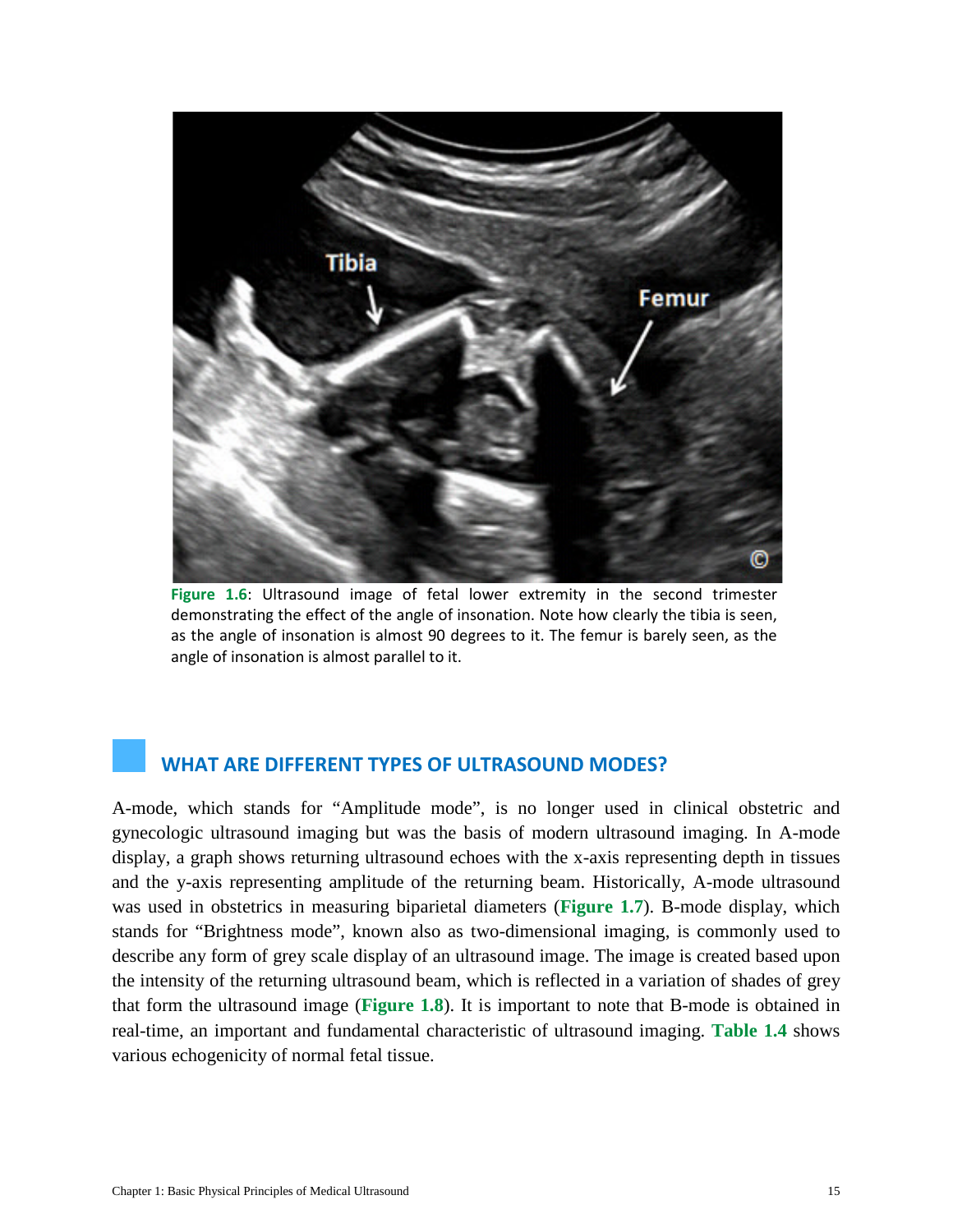

**Figure 1.7**: A-Mode ultrasound of fetal head. The first spike corresponds to the anterior cranium and the second spike corresponds to the posterior cranium. The biparietal diameter is the distance between these 2 spikes.



Figure 1.8: Variations in grey scale in a 2D ultrasound image of a fetal abdomen in the second trimester. Note the hyperechoic ribs and lung tissue, hypoechoic liver and anechoic umbilical vein. The intensity of the returning beam determines echogenicity.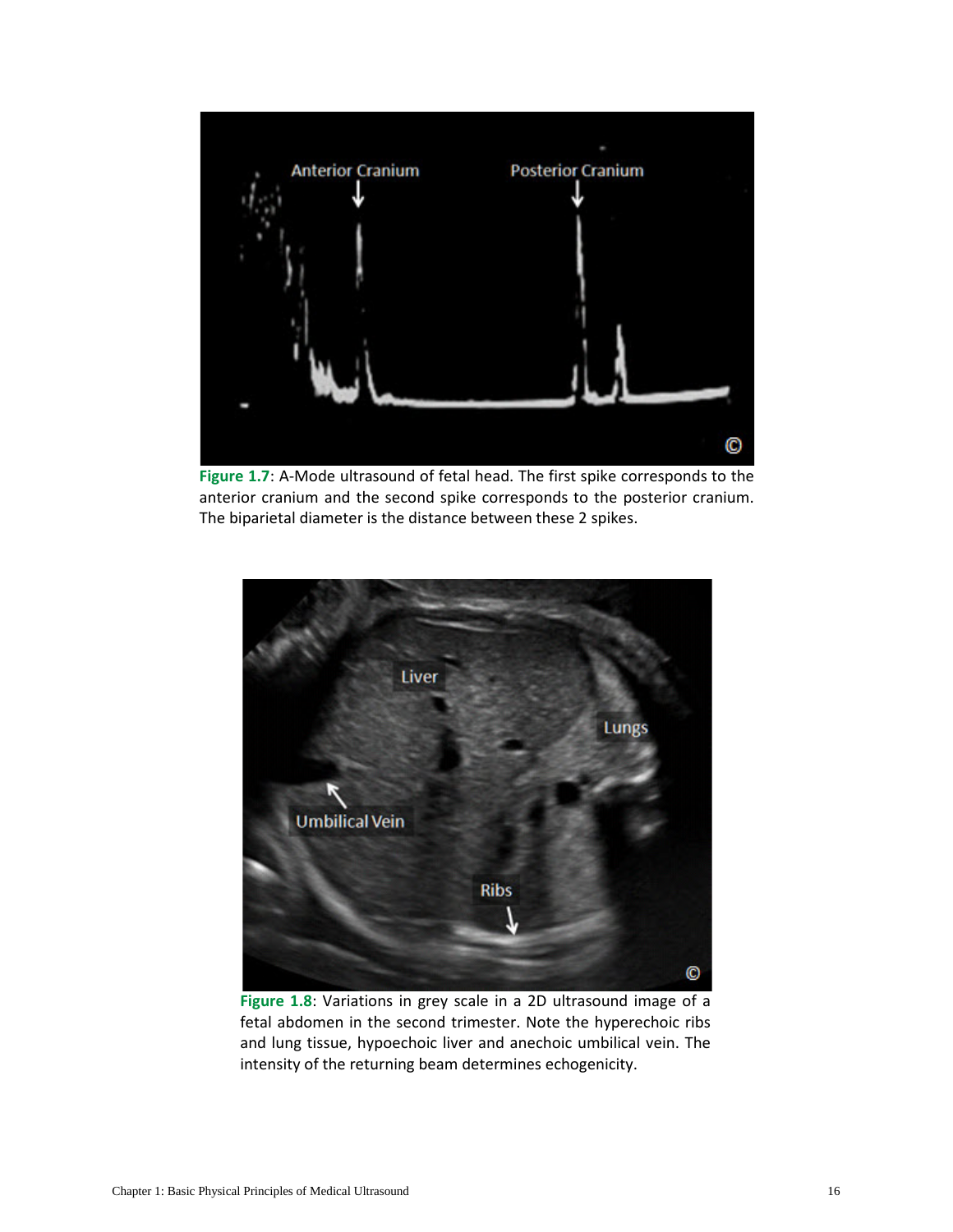| <b>TABLE 1.4</b> | <b>Various Ultrasound Echogenicity of Fetal Tissue</b> |  |
|------------------|--------------------------------------------------------|--|
|                  |                                                        |  |

| <b>Organ System</b>   | <b>Anechoic</b> | <b>Slightly Echoic</b> | <b>More Echoic</b> | <b>Echogenic</b> |
|-----------------------|-----------------|------------------------|--------------------|------------------|
| <b>Bone</b>           |                 |                        |                    |                  |
| <b>Brain</b>          |                 |                        |                    |                  |
| <b>Lungs</b>          |                 |                        |                    |                  |
| <b>Stomach</b>        |                 |                        |                    |                  |
| <b>Liver</b>          |                 |                        |                    |                  |
| <b>Intestines</b>     |                 |                        |                    |                  |
| <b>Kidneys</b>        |                 |                        |                    |                  |
| <b>Bladder</b>        |                 |                        |                    |                  |
| <b>Placenta</b>       |                 |                        |                    |                  |
| <b>Amniotic Fluid</b> |                 |                        |                    |                  |

M-mode display, which stands for "Motion mode" is a display that is infrequently used in current ultrasound imaging but is specifically used to assess the motion of the fetal cardiac chambers and valves in documentation of fetal viability and to assess certain fetal cardiac conditions such as arrhythmias and congenital heart disease. The M-mode originates from a single beam penetrating the body with a high pulse repetition frequency. The display on the monitor shows the time of the M-mode display on the x-axis and the depth on the y axis (**Figure 1.9**).



**Figure 1.9**: M-mode ultrasound of the fetal heart in the second trimester. The Mmode display (in sepia color) corresponds to the single ultrasound beam (dashed yellow line) with the X-axis displaying time and Y-axis displaying depth. Note the display of the heart on B-mode and corresponding M-mode shown by the doubleheaded arrows.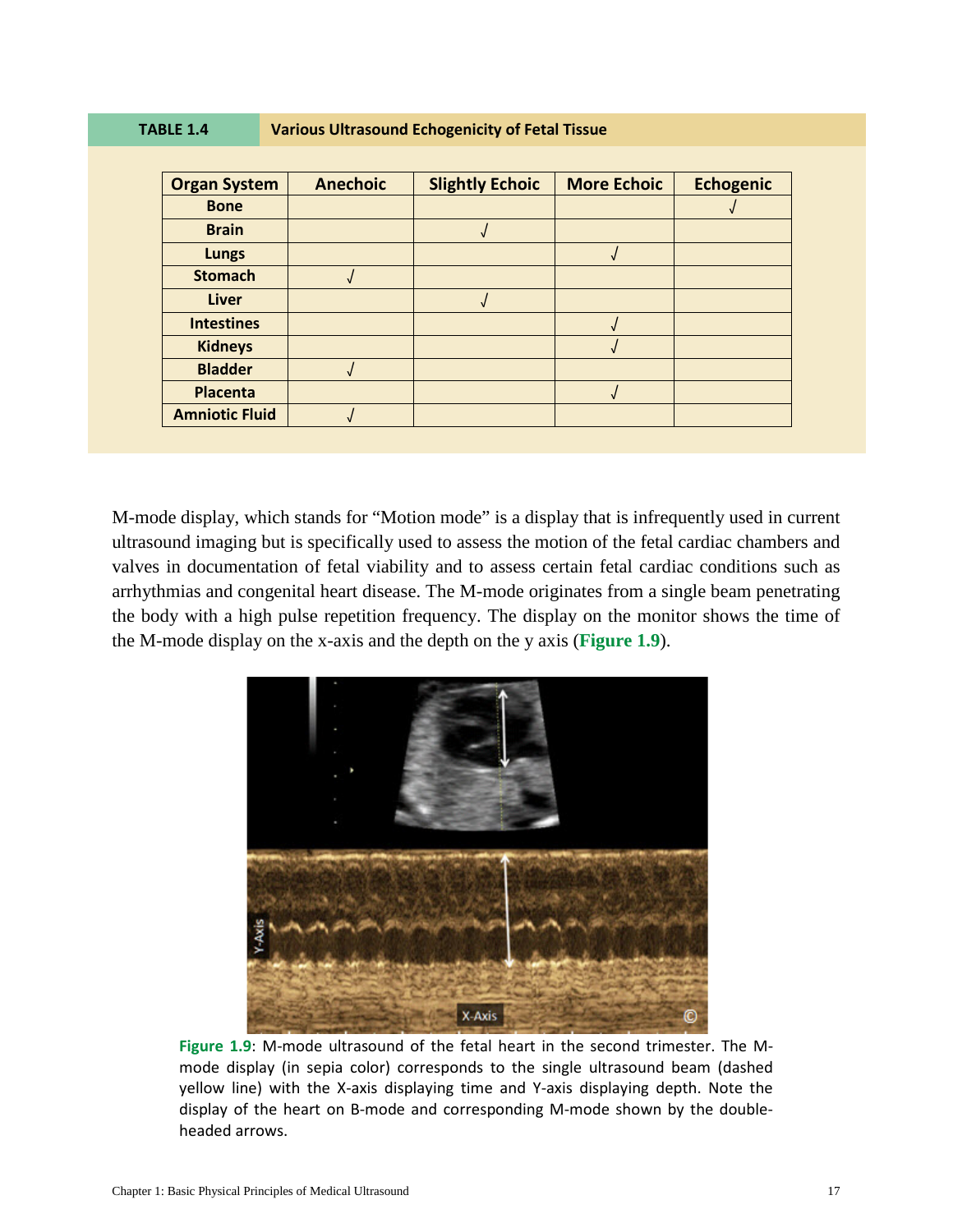Color and spectral (pulsed) Doppler modes are dependent on the *Doppler principle (effect).* The Doppler principle describes the apparent variation in frequency of a light or a sound wave as the source of the wave approaches or moves away, relative to an observer. The traditional example that is given to describe this physical phenomenon is the apparent change in sound level of a train as the train approaches and then departs a station. The sound seems higher in pitch as the train approaches the station and seems lower in pitch as the train departs the station. This apparent change in sound pitch, or what is termed the frequency shift, is proportional to the speed of movement of the sound-emitting source, the train in this example. It is important to note that the actual sound of the train is not changing; it is the perception of change in sound to a stationary observer that determines the "Doppler effect". In clinical applications, when ultrasound with a certain frequency  $(f_0)$  is used to insonate a certain blood vessel, the reflected frequency  $(f_d)$  or frequency shift is directly proportional to the speed with which the red blood cells are moving (blood flow velocity) within that particular vessel. This frequency shift of the returning signal is displayed in a graphic form as a time-dependent plot. In this display, the vertical axis represents the frequency shift and the horizontal axis represents the temporal change of this frequency shift as it relays to the events of the cardiac cycle (**Figure 1.10**). This frequency shift is highest during systole, when the blood flow is fastest and lowest during end diastole, when the blood flow is slowest in the peripheral circulation (**Figure 1.10**). Given that the velocity of flow in a particular vascular bed is inversely proportional to the downstream impedance to flow, the frequency shift therefore derives information on the downstream impedance to flow of the vascular bed under study. The frequency shift is also dependent on the cosine of the angle that the ultrasound beam makes with the targeted blood vessel (see formula in Figure 1.10). Given that the insonating angle (angle of incidence) is difficult to measure in clinical practice, indices that rely on ratios of frequency shifts were developed to quantitate Doppler waveforms. By relying on ratios of frequency shifts, these Doppler indices are thus independent of the effects of the insonating angle of the ultrasound beam. Doppler indices that are commonly used in obstetric and gynecologic practice are shown in (**Figure 1.11**).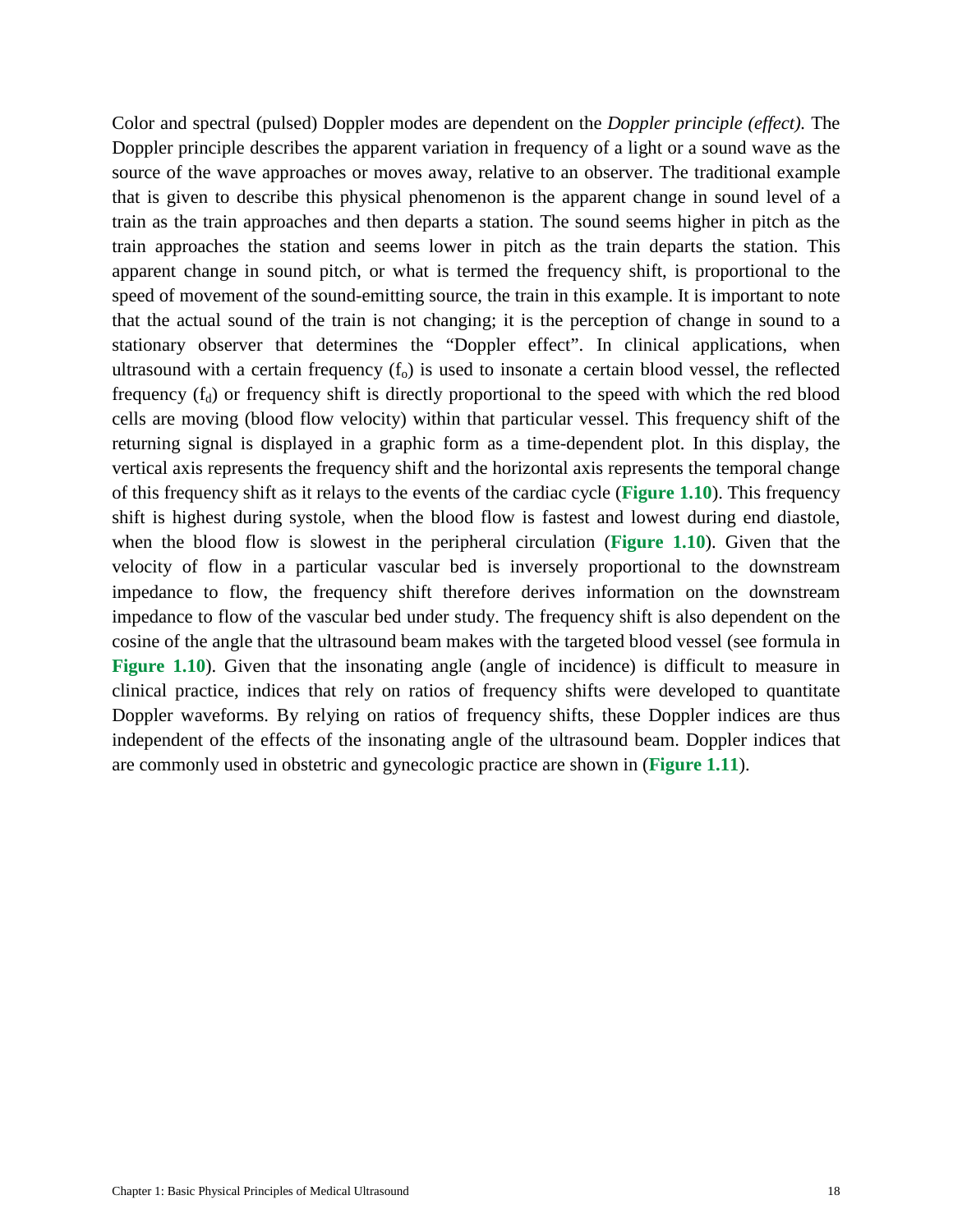

**Figure 1.10**: Doppler velocimetry of the umbilical artery at the abdominal cord insertion. "S" corresponds to the frequency shift during peak systole and "D" corresponds to the frequency shift during end diastole. The Doppler effect formula is also shown in white background. (Schematic of Doppler formula modified with permission from *A Practical Guide to Fetal Echocardiography Normal and Abnormal Hearts* – Abuhamad, Chaoui, second edition – Wolters Kluwer.



**Figure 1.11**: Doppler waveforms formulas that are commonly used in obstetrics and gynecology. PI = pulsatility index, RI = resistive index,  $S =$  peak systolic frequency shift,  $D =$  end diastolic frequency shift and  $M =$  mean frequency shift. Reproduced with permission from *A Practical Guide to Fetal Echocardiography: Normal and Abnormal Hearts* – Abuhamad, Chaoui, second edition – Wolters Kluwer.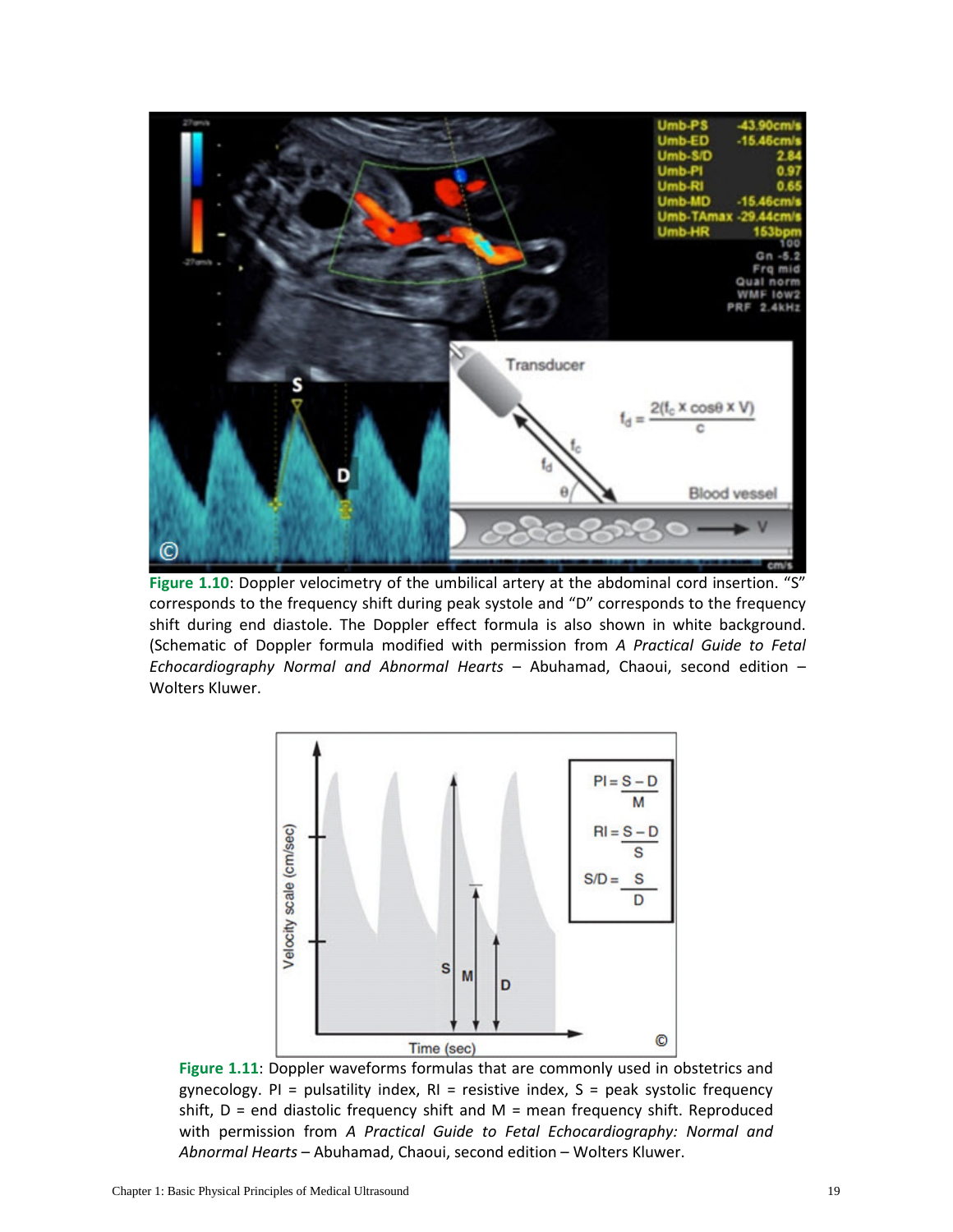

**Figure 1.12:** Color Doppler mode of the cord insertion into a posterior placenta. Blood in the umbilical vein is colored red (towards the transducer) and blood in the umbilical arteries is colored blue (away from the transducer).

Color Doppler mode or Color flow mode is a mode that is superimposed on the real-time Bmode image. This mode is used to detect the presence of vascular flow within the tissue being insonated (**Figure 1.12**). By convention, if the flow is towards the transducer it is colored red and if the flow is away from the transducer it is colored blue. The operator controls various parameters of color Doppler such as the velocity scale or pulse repetition frequency (PRF), wall filter, size of the area within the field of B-mode and the angle of incidence that the ultrasound beam makes with the direction of blood flow. Low velocity scales and filters are reserved for low impedance vascular beds such as ovarian flow in gynecology (**Figure 1.13**) and high velocity scales and filters are reserved for high impedance circulation such as cardiac outflow tracts **(Figure 1.14)**. In order to optimize the display of color Doppler, the angle of insonation should be as parallel to the direction of blood flow as possible. If the angle of insonation approaches ninety degrees, no color flow will be displayed given that the "Doppler effect" is dependent on the cosine of the angle of insonation, and cosine of 90 degrees is equal to zero (**Figure 1.15**).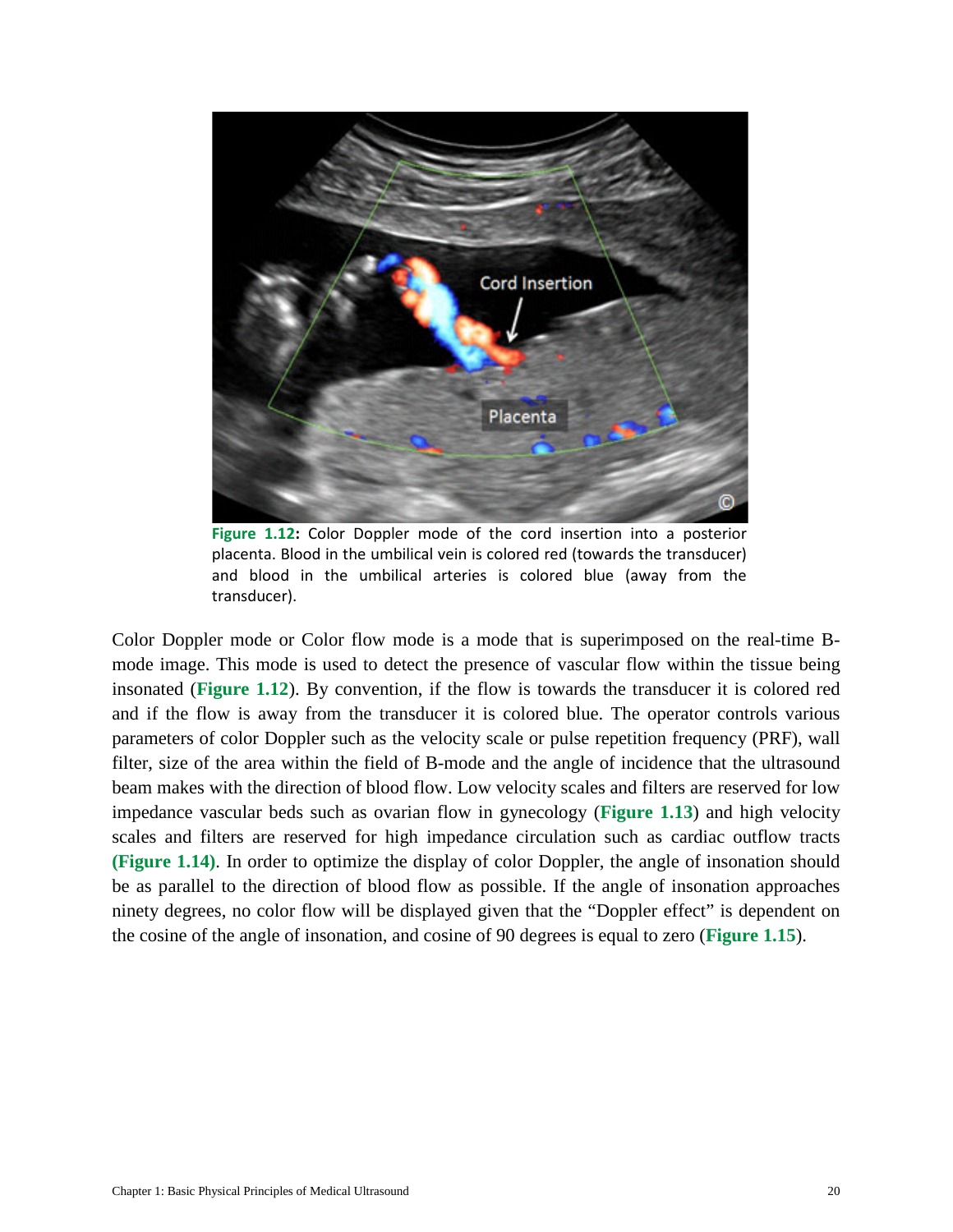

**Figure 1.13**: Color Doppler mode of blood flow within the ovary (labeled). Typically ovarian flow is low impedance and detected on low velocity scale with low filter setting.



**Figure 1.14**: Color Doppler mode of left ventricular outflow in the fetal heart. Blood flow in the fetal heart has high velocity and thus is detected on high velocity scale. LV=left ventricle, RV=right ventricle, Ao=aorta.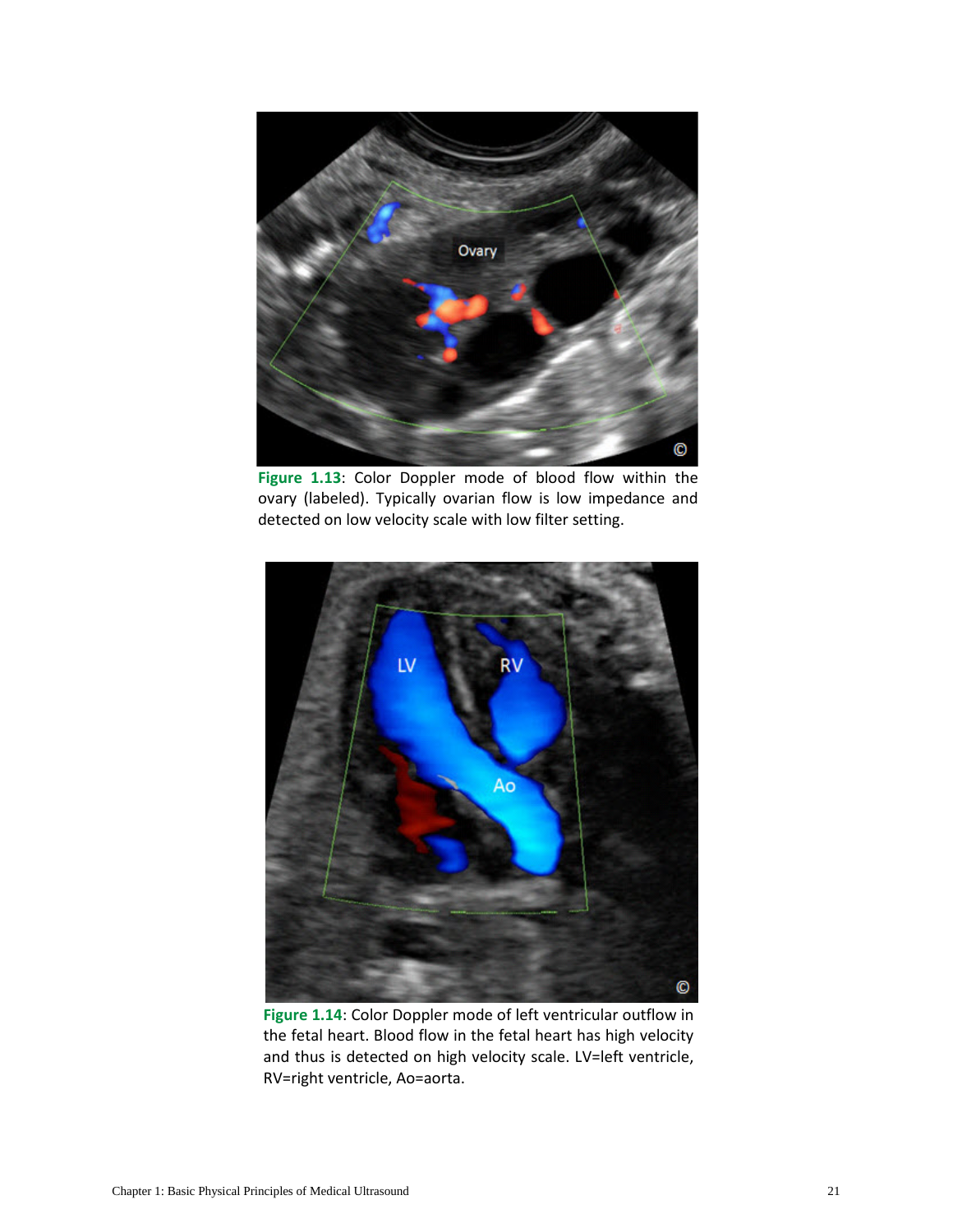

**Figure 1.15**: Blood flow in an umbilical cord showing the Doppler Effect. White arrows show the direction of blood flow. Note the absence of blood flow on color Doppler (asterisk) where the ultrasound beam (grey arrow) images the cord with an angle of insonation equal to 90 degrees. The black arrows represent blood flow with an angle of insonation almost parallel to the ultrasound beam and thus display the brightest color corresponding to the highest velocities.

In the spectral Doppler mode, or pulsed Doppler mode, quantitative assessment of vascular flow can be obtained at any point within a blood vessel by placing a sample volume or the gate within the vessel **(Figure 1.16)**. Similar to color Doppler, the operator controls the velocity scale, wall filter and the angle of incidence. Flow towards the transducer is displayed above the baseline and flow away from the transducer is displayed below the baseline. In spectral Doppler mode, only one crystal is typically necessary and it alternates between sending and receiving ultrasound pulses.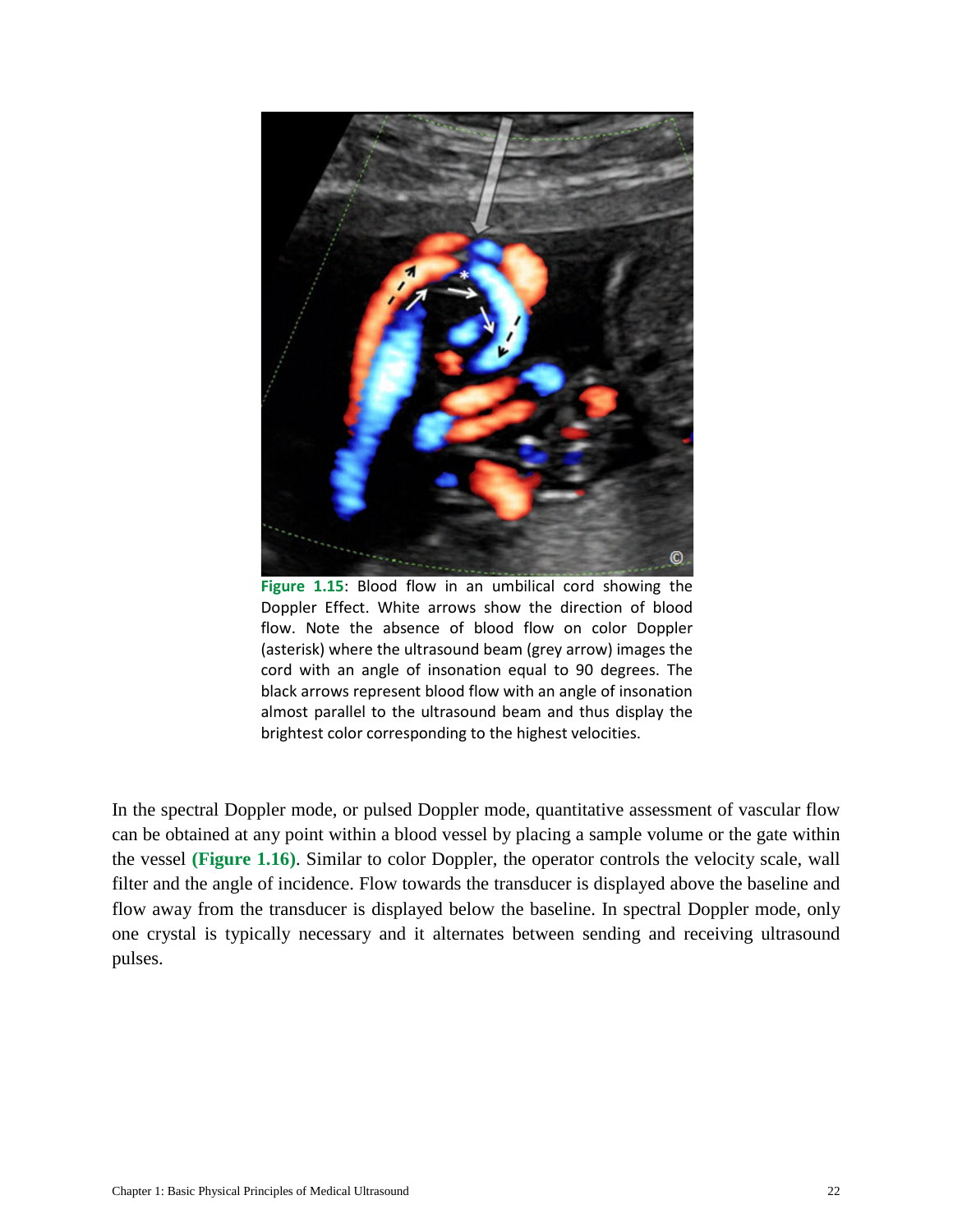

**Figure 1.16**: Pulsed Doppler mode of the umbilical artery. S corresponds to the frequency shift during peak systole and D corresponds to the frequency shift at end diastole.

Doppler mode, or Energy mode, or High Definition Doppler mode is a sensitive mode of Doppler that is available on some high-end ultrasound equipment and is helpful in the detection of low velocity flow **(Figure 1.17)**. The strength (amplitude) of the reflected signal is primarily processed. Power Doppler mode is less affected by the angle of insonation than the traditional color or spectral Doppler.



**Figure 1.17**: Power Doppler mode showing vascularity within a borderline ovarian tumor. Power Doppler mode is helpful in the detection of low velocity flow.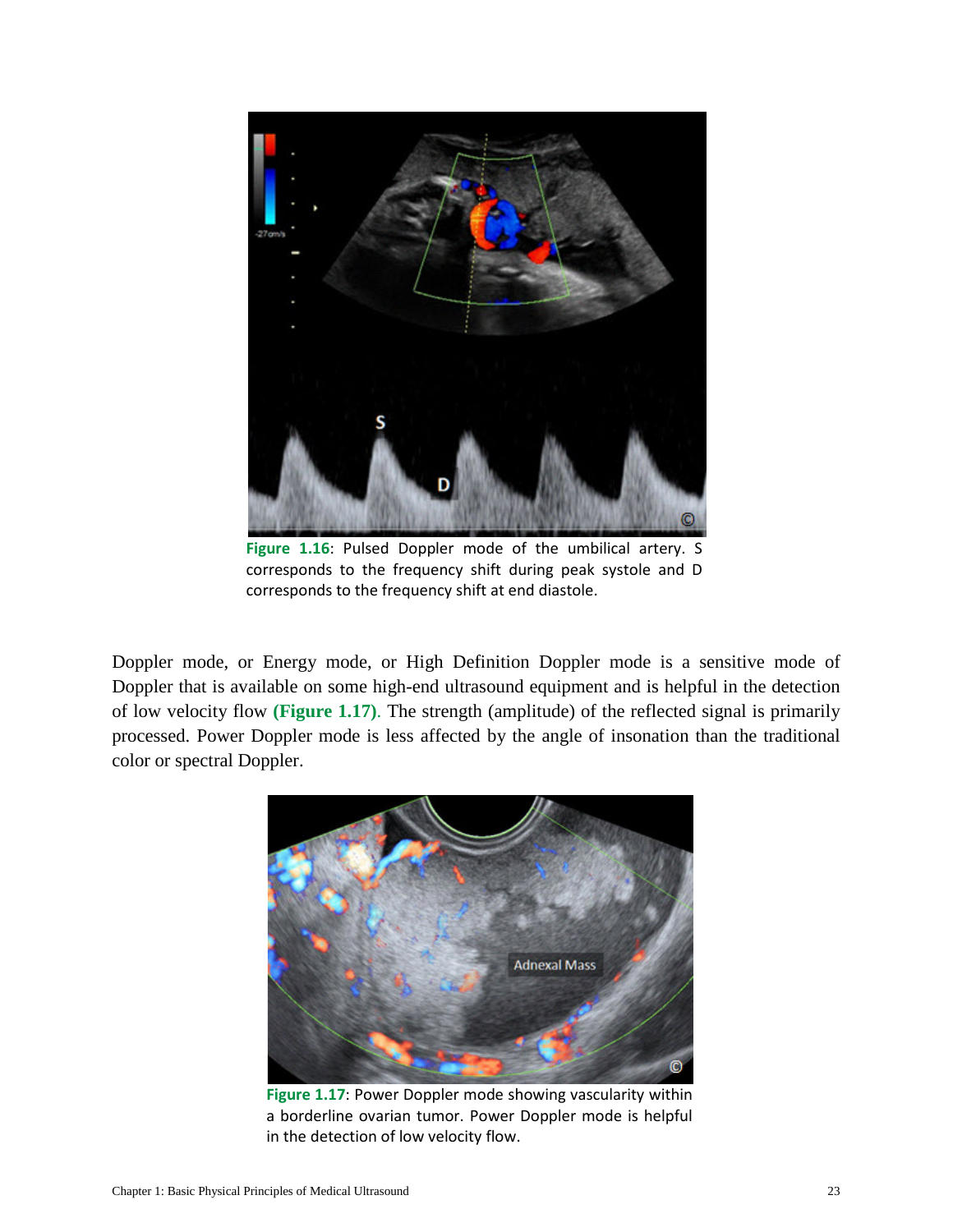## **WHAT ARE THE BIOEFFECTS OF ULTRASOUND?**

Ultrasound is a form of mechanical energy and its output varies based upon the mode applied. In general B-mode has the lowest energy and pulsed Doppler has the highest energy. Given the presence of a theoretical and potential harm of ultrasound, the benefit to the patient must always outweigh the risk. In general, ultrasound is considered to be a safe imaging modality as compared to other imaging modalities that have ionizing radiation like X-ray and Computed Tomography (CT). There are 2 important indices for measurement of bioeffects of ultrasound; the Thermal Index (TI) and the Mechanical Index (MI). The Thermal Index is a predictor of maximum temperature increase under clinically relevant conditions and is defined as the ratio of the power used over the power required to produce a temperature rise of  $1^{\degree}$  C. The TI is reported in three forms; TIS or Thermal index Soft tissue, assumes that sound is traveling in soft tissue, TIB or Thermal index Bone, assumes that sound is at or near bone, TIC, or Thermal index Cranial assumes that the cranial bone is in the sound beam's near field. The Mechanical index (MI) gives an estimation of the cavitation effect of ultrasound, which results from the interaction of sound waves with microscopic, stabilized gas bubbles in the tissues. Other effects included in this category are physical (shock wave) and chemical (release of free radicals) effects of ultrasound on tissue.

In 1992, the Output Display Standard (ODS) was mandated for all diagnostic ultrasound devices. In this ODS, the manufacturers are required to display in real time, the TI and the MI on the ultrasound screen with the intent of making the user aware of bioeffects of the ultrasound examination (**Figure 1.18**). The user has to be aware of the power output and make sure that reasonable levels are maintained. Despite the lack of scientific reports of confirmed harmful bioeffect from exposure to diagnostic ultrasound, the potential benefit and risk of the ultrasound examination should be assessed and the principle of ALARA should be always followed. The ALARA principle stands for As Low As Reasonably Achievable when adjusting controls of the ultrasound equipment in order to minimize the risk. Always keep track of the TI and MI values on the ultrasound screen, and keep the TI below 1 and MI below 1 for obstetrical ultrasound imaging.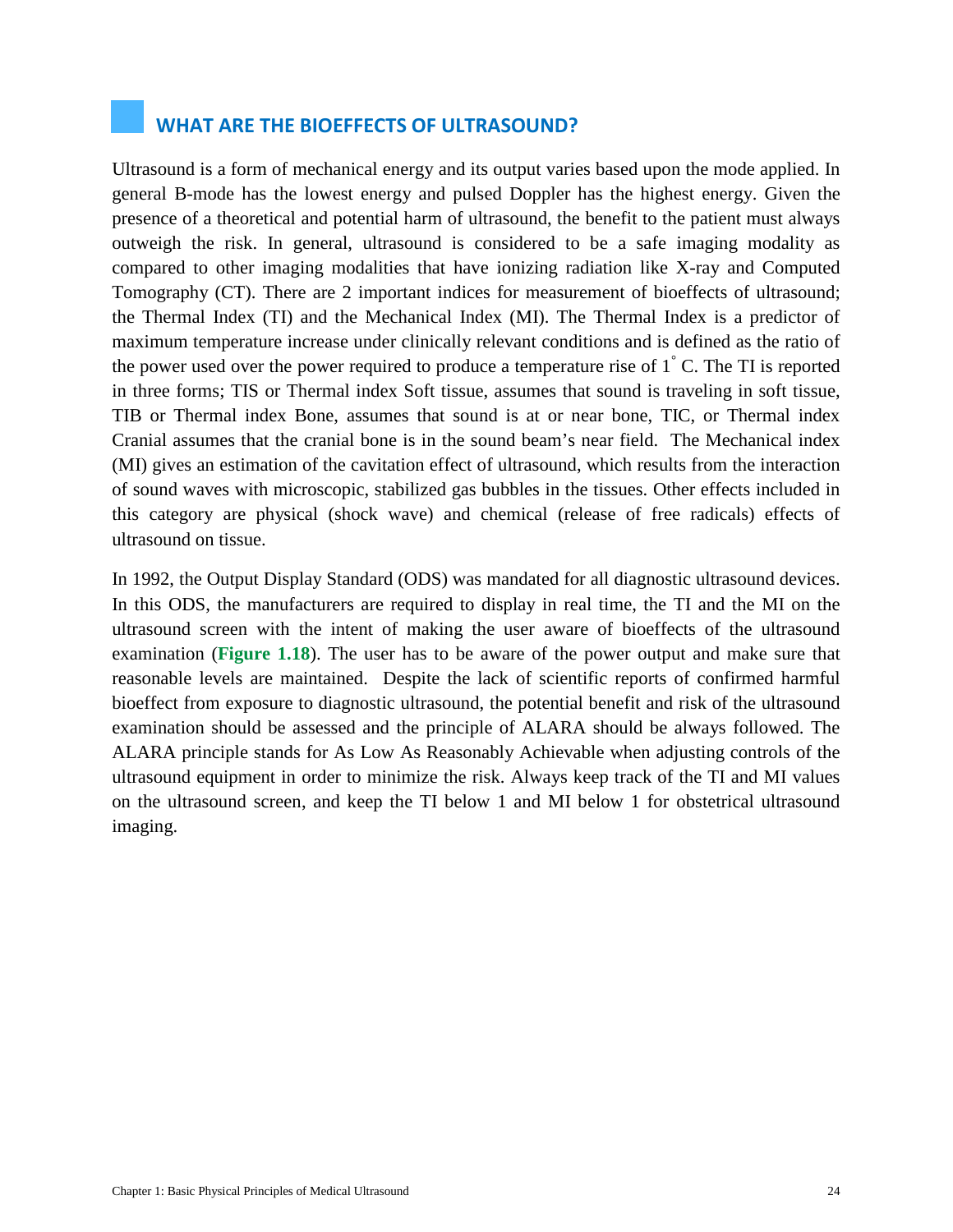

**Figure 1.18**: An ultrasound examination of the fetal abdomen in the third trimester of pregnancy. Note the display of MI and TIb in white rectangle. MI= Mechanical Index and TIb=Thermal Index bone.

# **WHAT ARE SOME RELEVANT OFFICIAL STATEMENTS FROM ULTRASOUND SOCIETIES?**

Several national and international societies have official statements that relates to the use of medical ultrasound in obstetrics and gynecology. We have assembled in this chapter some of the relevant official statements along with the Internet link to their source. It is important to note that official societal statements tend to be updated from time to time and the reader should consult with the society's website for the most recent version.

### **International Society of Ultrasound in Obstetrics and Gynecology (ISUOG) (www.ISUOG.org)**

#### **ISUOG- Statement on the safe use of Doppler in the 11 to 13+6-week fetal ultrasound examination** (1):

- 1) Pulsed Doppler (spectral, power and color flow imaging) ultrasound should not be used routinely.
- 2) Pulsed Doppler ultrasound may be used for clinical indications such as to refine risks for trisomies.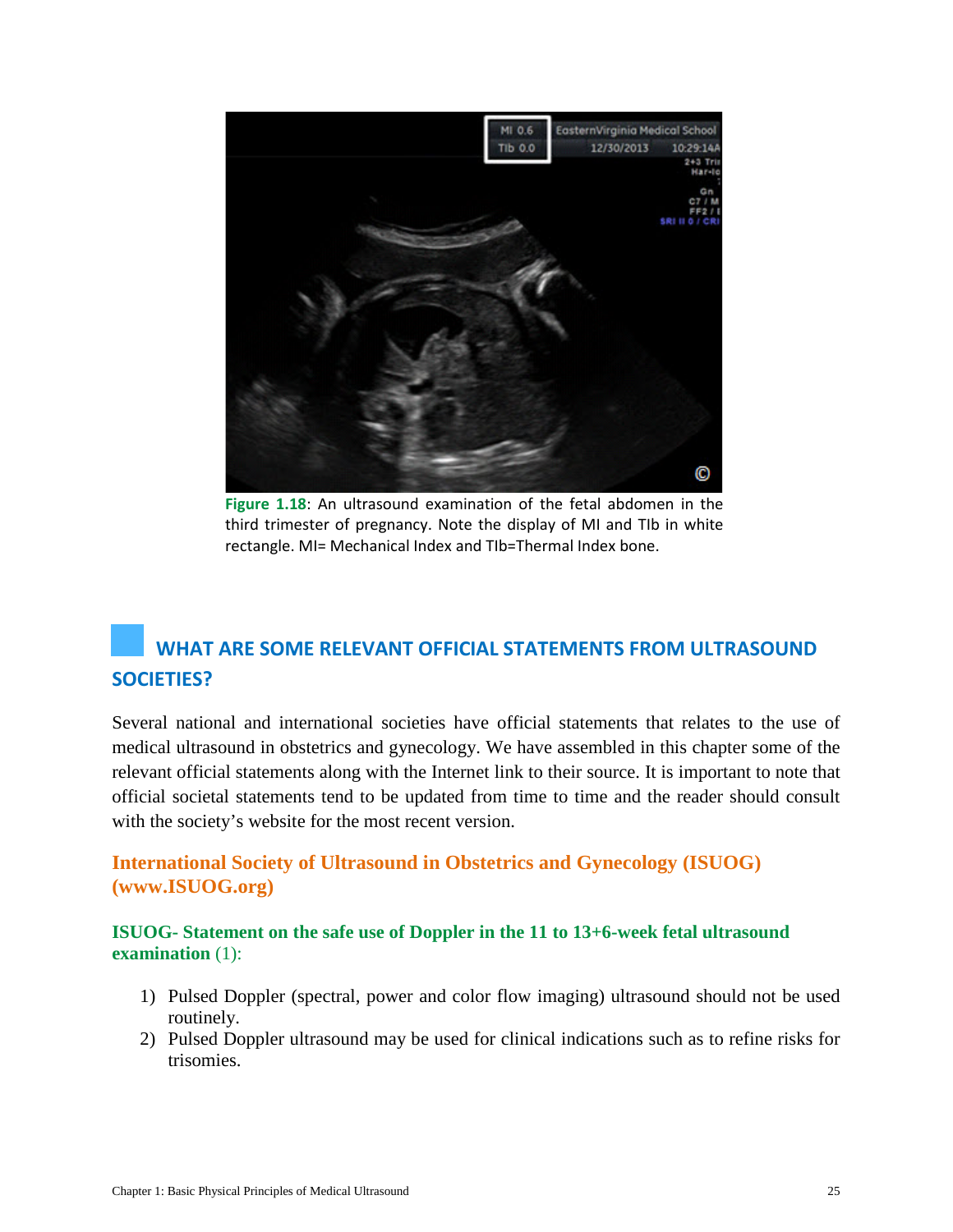- 3) When performing Doppler ultrasound, the displayed thermal index (TI) should be  $\leq 1.0$ and exposure time should be kept as short as possible (usually no longer than 5–10 min) and should not exceed 60 min.
- 4) When using Doppler ultrasound for research, teaching and training purposes, the displayed TI should be  $\leq 1.0$  and exposure time should be kept as short as possible (usually no longer than 5–10 min) and should not exceed 60 min. Informed consent should be obtained.
- 5) In educational settings, discussion of first-trimester pulsed or color Doppler should be accompanied by information on safety and bioeffects (e.g. TI, exposure times and how to reduce output power)
- 6) When scanning maternal uterine arteries in the first trimester, there are unlikely to be any fetal safety implications as long as the embryo/fetus lies outside the Doppler ultrasound beam.

#### **ISUOG- Safety Statement, 2000 (reconfirmed 2003)** (2):

The thermal index (TI) and the mechanical index (MI) are not perfect indicators of the risks of thermal and nonthermal bioeffects, but currently they should be accepted as the most practical and understandable methods of estimating the potential for such risks.

#### B-mode and M-mode

Acoustic outputs are generally not high enough to produce deleterious effects. Their use therefore appears to be safe, for all stages of pregnancy.

#### Doppler Ultrasound

Significant temperature increase may be generated by spectral Doppler mode, particularly in the vicinity of bone. This should not prevent use of this mode when clinically indicated, provided the user has adequate knowledge of the instrument's acoustic output, or has access to the relevant TI. Caution is recommended when using color Doppler mode with a very small region of interest, since this mode produces the highest potential for bioeffects. When ultrasound examination is clinically indicated, there is no reason to withhold the use of scanners that have received current Food and Drug Administration clearance in tissues, which have no identifiable gas bodies. Since ultrasound contrast agents are mostly gas-carriers, the risk of induction and sustenance of inertial cavitation is higher in circumstances when these agents are employed.

#### Pregnancy

Based on evidence currently available, routine clinical scanning of every woman during pregnancy using realtime B-mode imaging is not contraindicated. The risk of damage to the fetus by teratogenic agents is particularly great in the first trimester. One has to remember that heat is generated at the transducer surface when using the transvaginal approach. Spectral and color Doppler may produce high intensities and routine examination by this modality during the embryonic period is rarely indicated. In addition, because of high acoustic absorption by bone, the potential for heating adjacent tissues must also be kept in mind. Exposure time and acoustic output should be kept to the lowest levels consistent with obtaining diagnostic information and limited to medically indicated procedures, rather than for purely entertainment purposes.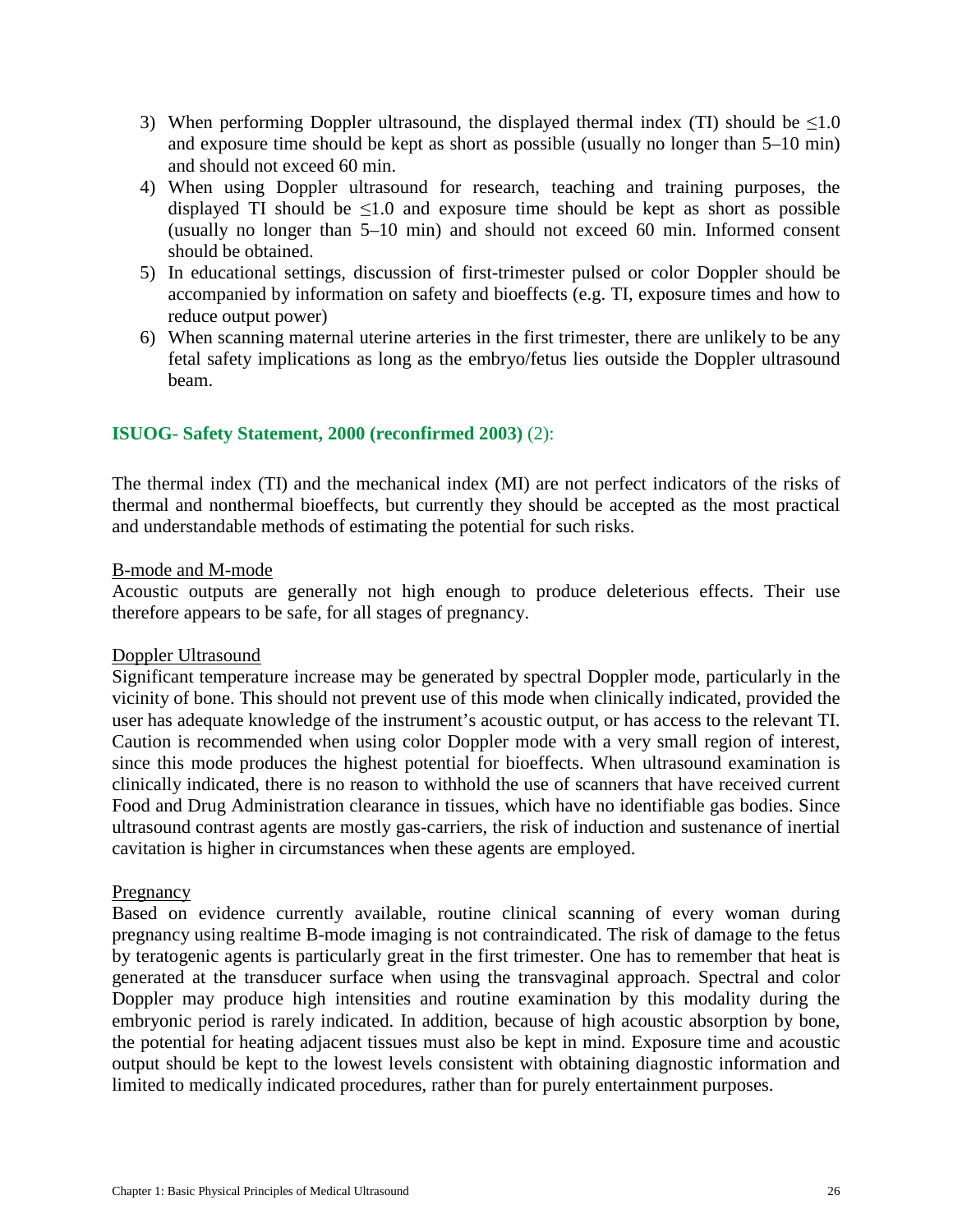#### Education

Education of ultrasound operators is of the utmost importance since the responsibility for the safe use of ultrasound devices is now shared between the users and the manufacturers, who should ensure the accuracy of the output display.

#### **ISUOG-Statement on the non-medical use of ultrasound (2009)** (3):

The International Society of Ultrasound in Obstetrics and Gynecology (ISUOG) and World Federation of Ultrasound in Medicine and Biology (WFUMB) disapprove of the use of ultrasound for the sole purpose of providing souvenir images of the fetus. There have been no reported incidents of human fetal harm in over 40 years of extensive use of medically indicated and supervised diagnostic ultrasound. Nevertheless, ultrasound involves exposure to a form of energy, so there is the potential to initiate biological effects. Some of these effects might, under certain circumstances, be detrimental to the developing fetus. Therefore, the uncontrolled use of ultrasound without medical benefit should be avoided. Furthermore, ultrasound should be employed only by health professionals who are trained and updated in the clinical usage and bioeffects of ultrasound.

### **American Institute of Ultrasound in Medicine (AIUM) (www.AIUM.org)**

#### **AIUM-As Low As Reasonably Achievable (ALARA) Principle (2008) (4):**

The potential benefits and risks of each examination should be considered. The ALARA (As Low As Reasonably Achievable) Principle should be observed when adjusting controls that affect the acoustical output and by considering transducer dwell times. Further details on ALARA may be found in the AIUM publication "Medical Ultrasound Safety.

#### **AIUM-Conclusions Regarding Epidemiology for Obstetric Ultrasound (2010)** (5):

Based on the epidemiologic data available and on current knowledge of interactive mechanisms, there is insufficient justification to warrant conclusion of a causal relationship between diagnostic ultrasound and recognized adverse effects in humans. Some studies have reported effects of exposure to diagnostic ultrasound during pregnancy, such as low birth weight, delayed speech, dyslexia and non-right-handedness. Other studies have not demonstrated such effects. The epidemiologic evidence is based primarily on exposure conditions prior to 1992, the year in which acoustic limits of ultrasound machines were substantially increased for fetal/obstetric applications

#### **AIUM-Prudent Use and Clinical Safety (2012)** (6):

Diagnostic ultrasound has been in use since the late 1950s. Given its known benefits and recognized efficacy for medical diagnosis, including use during human pregnancy, the American Institute of Ultrasound in Medicine herein addresses the clinical safety of such use: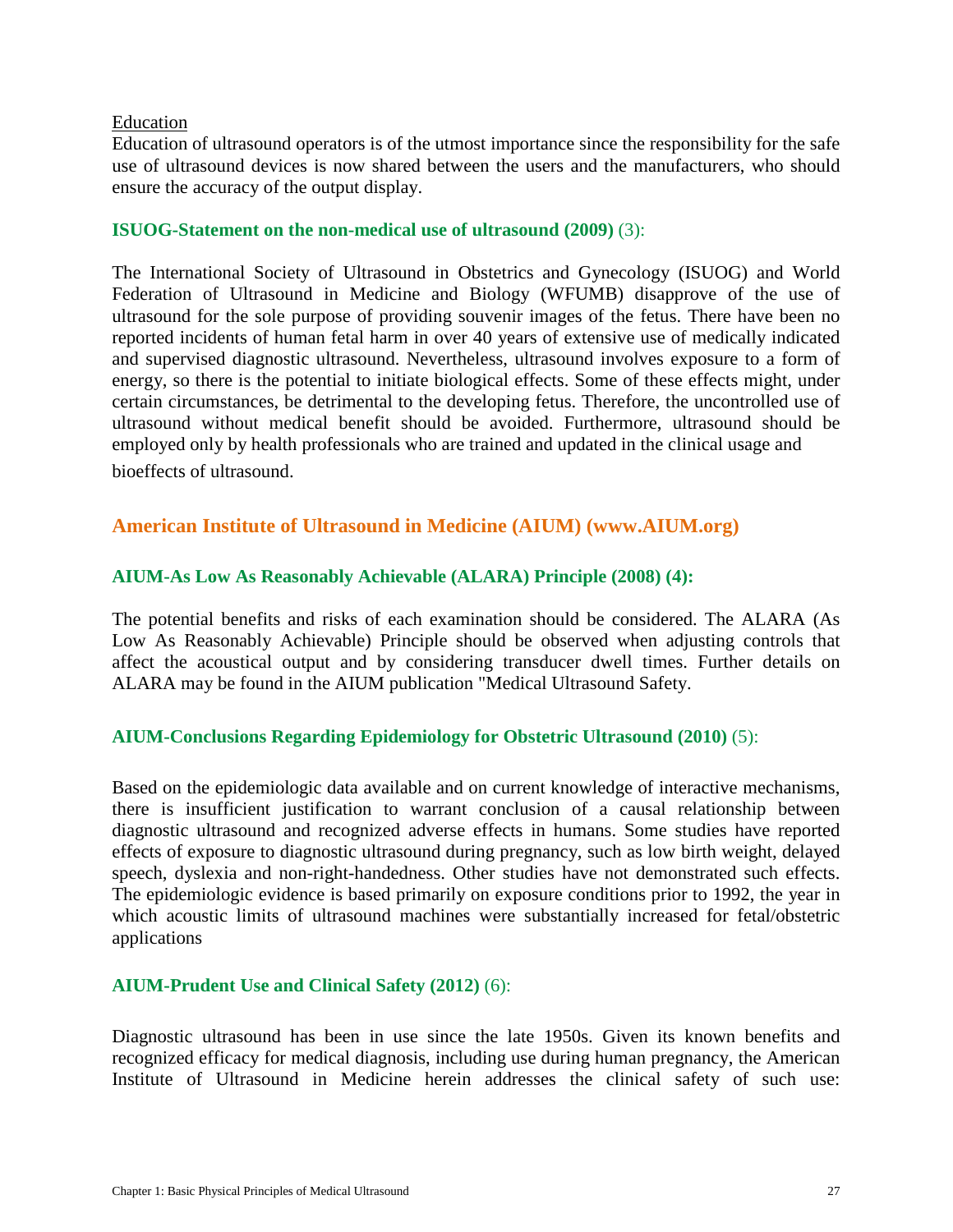No independently confirmed adverse effects caused by exposure from present diagnostic ultrasound instruments have been reported in human patients in the absence of contrast agents. Biological effects (such as localized pulmonary bleeding) have been reported in mammalian systems at diagnostically relevant exposures but the clinical significance of such effects is not yet known. Ultrasound should be used by qualified health professionals to provide medical benefit to the patient. Ultrasound exposures during examinations should be as low as reasonably achievable (ALARA).

#### **AIUM-Prudent Use in Pregnancy (2012)** (7):

The AIUM advocates the responsible use of diagnostic ultrasound and strongly discourages the non-medical use of ultrasound for entertainment purposes. The use of ultrasound without a medical indication to view the fetus, obtain images of the fetus, or determine the fetal gender is inappropriate and contrary to responsible medical practice. Ultrasound should be used by qualified health professionals to provide medical benefit to the patient.

#### **AIUM-Statement on Measurement of Fetal Heart Rate (2011)** (8):

When attempting to obtain fetal heart rate with a diagnostic ultrasound system, AIUM recommends using M-mode at first, because the time-averaged acoustic intensity delivered to the fetus is lower with M-mode than with spectral Doppler. If this is unsuccessful, spectral Doppler ultrasound may be used with the following guidelines: use spectral Doppler only briefly (e.g. 4-5 heart beats) and keep the thermal index (TIS for soft tissues in the first trimester, TIB for bones in second and third trimesters) as low as possible, preferably below 1 in accordance with the ALARA principle.

#### **References:**

- 1) International Society of Ultrasound in Obstetrics and Gynecology official statement on the Safe use of Doppler in the 11 to 13+6 week fetal ultrasound examination. UOG: Volume 37, Issue 6, Date: June 2011, Page: 628
- 2) International Society of Ultrasound in Obstetrics and Gynecology official statement on Safety. UOG: Volume 21, Issue 1, Date: January 2003, Page: 100
- 3) International Society of Ultrasound in Obstetrics and Gynecology official statement on Non-Medical use of ultrasound. UOG: Volume 33, Issue 5, Date: May 2009, Page: 617
- 4) American Institute of Ultrasound in Medicine official statement on http://www.aium.org/officialStatements/39
- 5) American Institute of Ultrasound in Medicine official statement on As Low As Reasonably Achievable principal; 2008. http://www.aium.org/officialStatements/16
- 6) American Institute of Ultrasound in Medicine official statement on Conclusions regarding epidemiology for obstetric ultrasound; 2010 http://www.aium.org/officialStatements/34